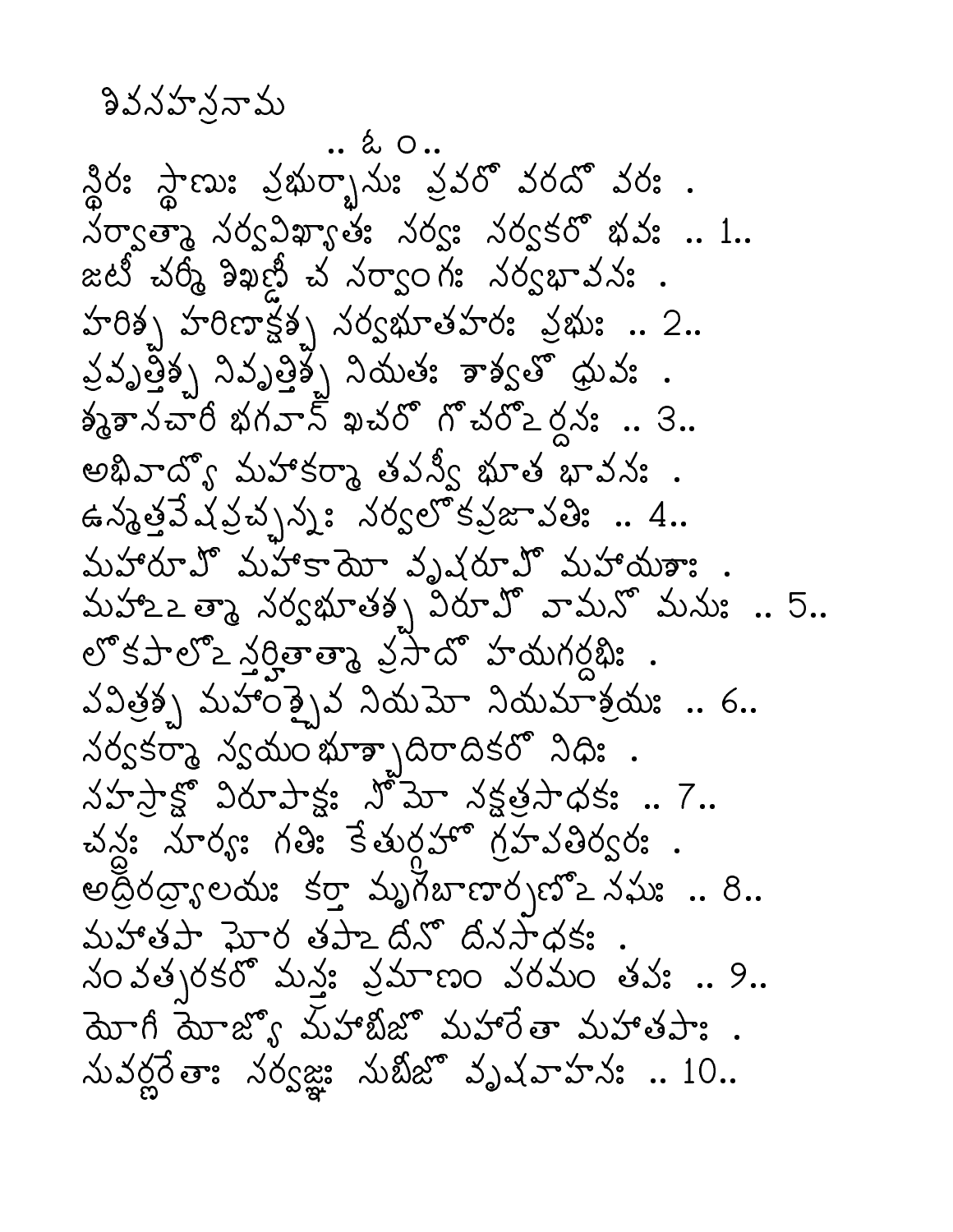దశబాహన్వనిమిష్ నిలకణ్ణ ఉమావతిః.  $3$ శ్వరూవ: న్యమం శ్రేష్ణో బలవీరో2 బలోగణ: .. 11.. noso nosagnga: 52 52 52. వవిత్రం వరమం మన్య నర్వభావ కరో హర: .. 12.. కమణలుధరో ధన్యో బాణహన్య: కపాలవాన్ . అశని శతమ్నీ ఖడ్జీ వట్టిశీ చాయుధి మహాన్ .. 13.. న్లువహన్త: నురూవశ్చ తేజన్తేజన్కరో నిధి: . ఉన్లివే చ నువక్తశ్చోదగ్రో వినతన్తథా .. 14.. దర్శ్న హరికేశశ్చ నుతీర్థః కృష్ణ వివ చ. నృగాల రూవః నర్వార్థో ముణ్ణః కుణ్ణీ కమణ్ణలుః .. 15.. అజక్స్త మృగరూవక్స్త గన్ధధారీ కవర్య వి. கஜ் $3$  மீஜ்ல் க்ஜுவு க்ஷ்ஜ்: .. 16.. இகது ஜில்சுச்தி முது கீசுக்கேஜ் . అహశ్చర్డే థ నక్తం చ తిగ్మమన్యః నువర్ననః .. 17.. గజహ్దెత్కహా లొకో లొకధాతా గుణాకర: ..  $30.3$ తార్గులరూవశ్చ ఆర్ధచర్మాంబరావృత: .. 18.. కాలయోగే మహానాదేః నర్వవానశ్చతుచ్చుంః. నిశాచర: ప్రతచారీ భూతచారీ మహేశ్వర: .. 19.. బహళూతో బహదన: నర్వధార్2 మితో గతి: . నృత్య క్రియో నిత్య నర్తో నర్తకే నర్వలానక: .. 20.. హెర్మహాతపాః హేశ్ సేత్వ గల చర్ నభః .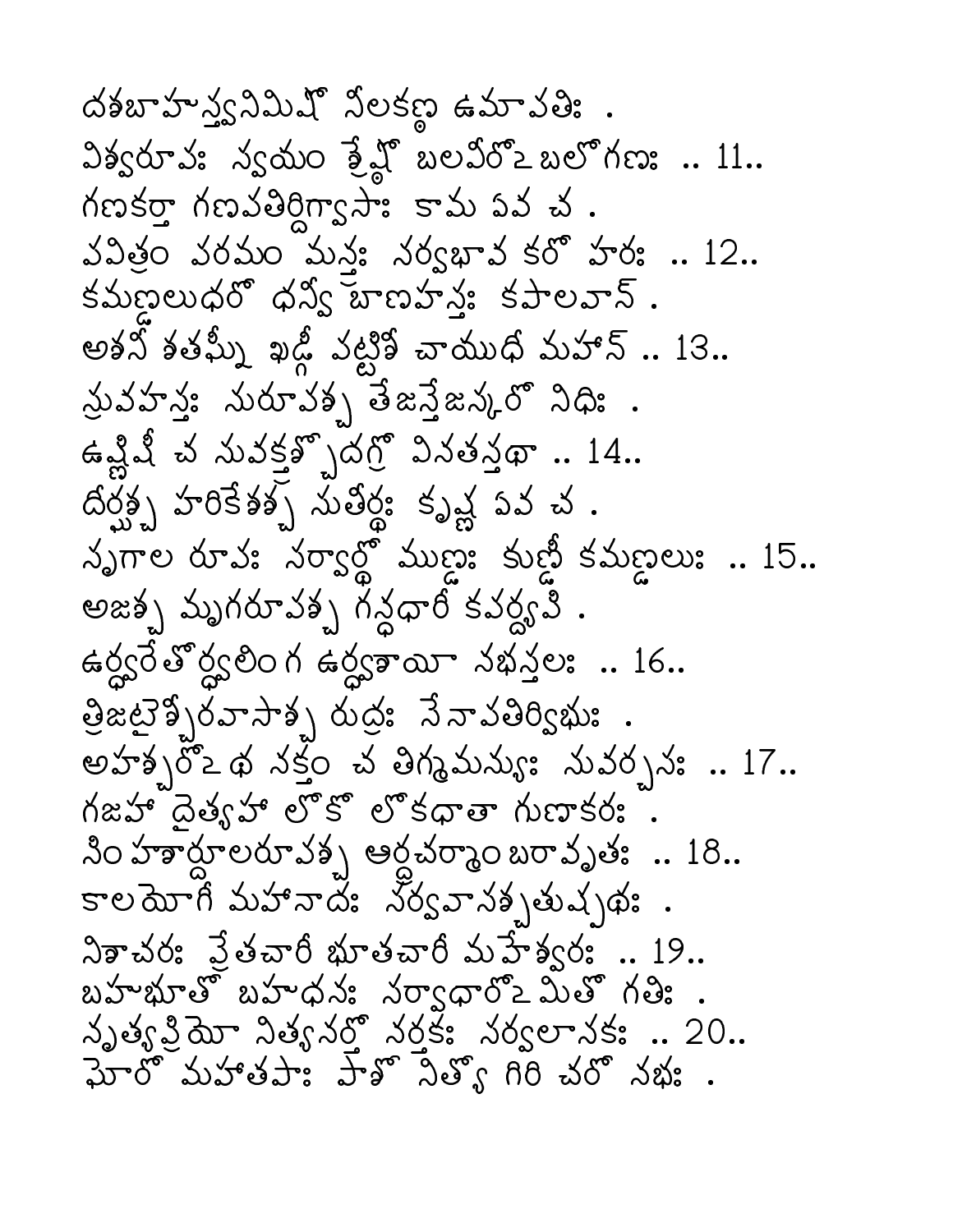నహన్రహన్తో విజయో వ్యవసాయో హ్యానిన్లీతః .. 21.. అమర్షణ్ మర్షణాత్మా దుజ్ఞహా కామనాశనః. దక్షయ్జూ వహారే చ నునహో మధ్యమన్తథా .. 22.. తేజొఽ వేహారీ బలహా ముదితొఒద్దొఒజితొ వరః. న్య దరూ హ్ న్య డో వృక్షకర్ల స్థితిర్యం . మదిక్షదశనక్సైన మహాకామో మహానన: .. 24.. విష్వక్సేన్ హరిర్యజ్ఞు: నంయుగావీడవాహనః . రేక్ఖ తావశ్చ హర్యశ్య: నహాయ: కర్మకాలవిత్.. 25..  $\Delta$ మ్ల క్రసాదితో యజ్ఞు నముద్రో వడవాముఖి. హతాశననహాయశ్చ హైనాతా హతాశన: .. 26.. జ్యోతిషా మయనం నిద్ది: నంధిర్విగ్రహ వవ చ. 27.. కెఖ్ దణ్ జటీ జ్యాల్ మూర్తిజొ మూర్గగొ బల్. వైణవి వణవి తాలి కాలః కాలకటం కటః .. 28.. నక్షత్రవిగ్రహ విధిర్ధుణవృద్ధిర్ధమోఽ గమః . నజానతిర్ధికా బాహర్వభాగ: నర్వత్ ముఖ: .. 29.. విమోచన: నురగణో హిరణ్యకవచోదృవ: పేుఢ్జూ బలచారీ చ మహాచారీ నుతన్తథా .. 30.. నర్వతూర్య నివాది చ నర్వవాద్యవరిగ్రహః వ్యలరూ కో బిలావానీ హేమమాలి తరంగవిత్.. 31..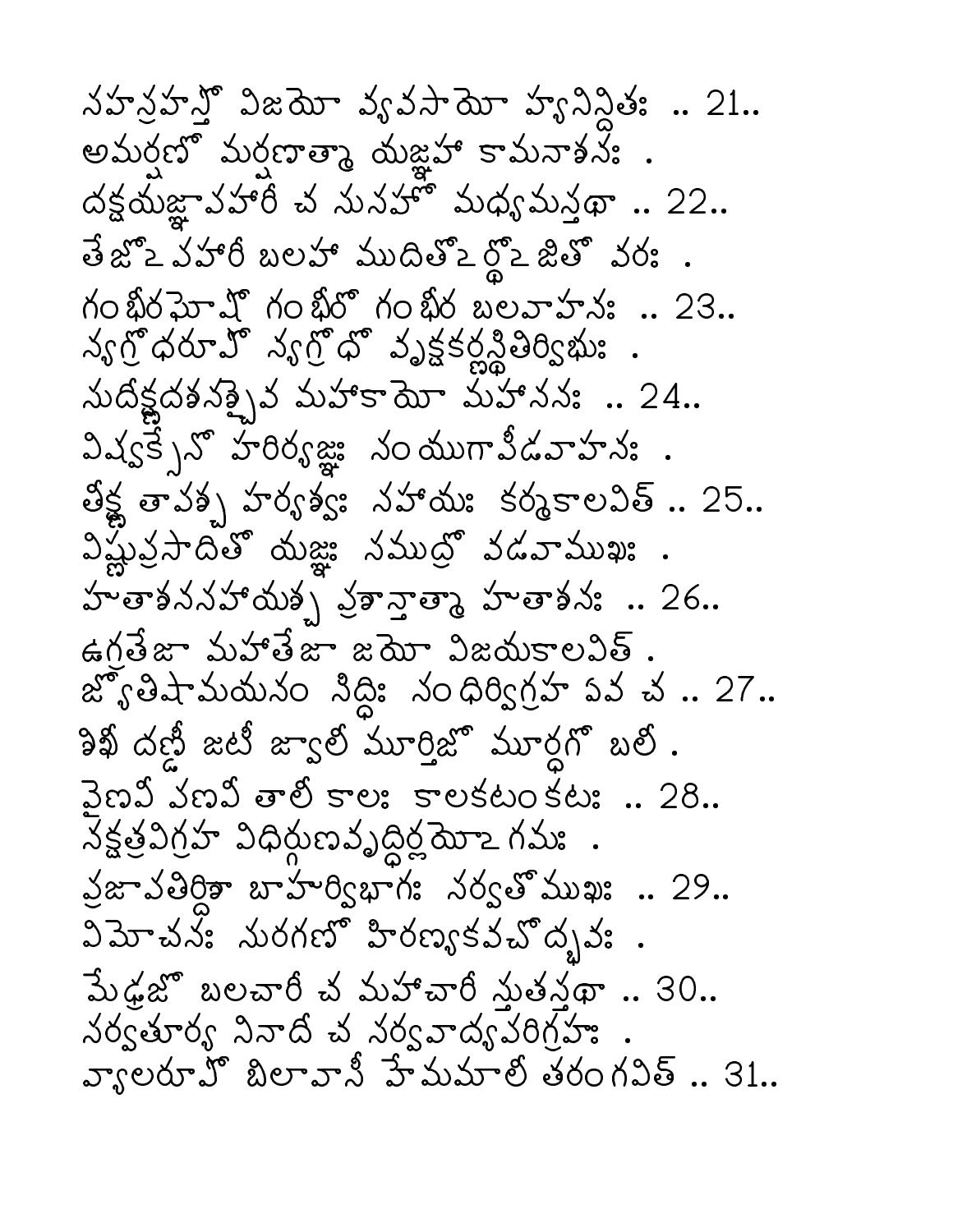త్రిదశన్తికాలధృక్ కర్మ నర్వబన్ధవిమోచనః . బన్దనస్త్వానురేన్దాణాం యుధి శత్రువినాశనః .. 32.. సాంఖ్య వ్రసాదో నుర్వాసాః నర్వసాధునివే్ వితః .  $25/25$   $32/25$   $33/25$   $33/25$   $33/25$   $33/25$   $33/25$ నర్వావాన: నర్వచారీ దుర్వాసా వానవొఽమర: . హే మో హేమకరో యజ్ఞు: నర్వధారీ ధరోత్తమః .. 34.. లో హితాక్ట్ మహాఒ క్షశ్చ విజయాక్ట్ విశారద:. నంగ్రహొ నిగ్రహః కర్తా నర్చబీరనివాననః .. 35.. ముఖ్యా ముఖ్యశ్చ దేహశ్చ దేహ ఋద్ది: నర్వకామద: . నర్వకామవైసాదశ్భ నుబలో బలరూవధృక్.. 36.. నర్వకామవరక్సైవ నర్వదః నర్వతోముఖః  $-37.8$ రౌద్దరూ ప్ౖ ఖరాదిత్యొ వనురఖ్యిః నువర్చనీ. వనువేగో మహావేగో మనోవేగో నిశాచరః .. 38.. నర్వా నీ శ్రీయావానీ ఉవదేశకరో హర: . మునిరాత్మ వతిర్లోకే నంభోజ్యత్ప నహన్రద: .. 39.. వక్ష్ చ వక్షిరూవీ చాతిదివ్తో విశాం వతి: . ఉన్నాదో మదనాకారో అర్థార్థకర రోమశ: .. 40.. వామదేవశ్చ వామశ్చ ప్రాగ్ధక్షిణశ్చ వామనః . నిద్ద మాగా వహారీ చొనిద్ద నర్వార్థ సాధక: .. 41.. బిక్టుక్స బిక్టురూవక్స విషాణీ మృదురవ్యయః.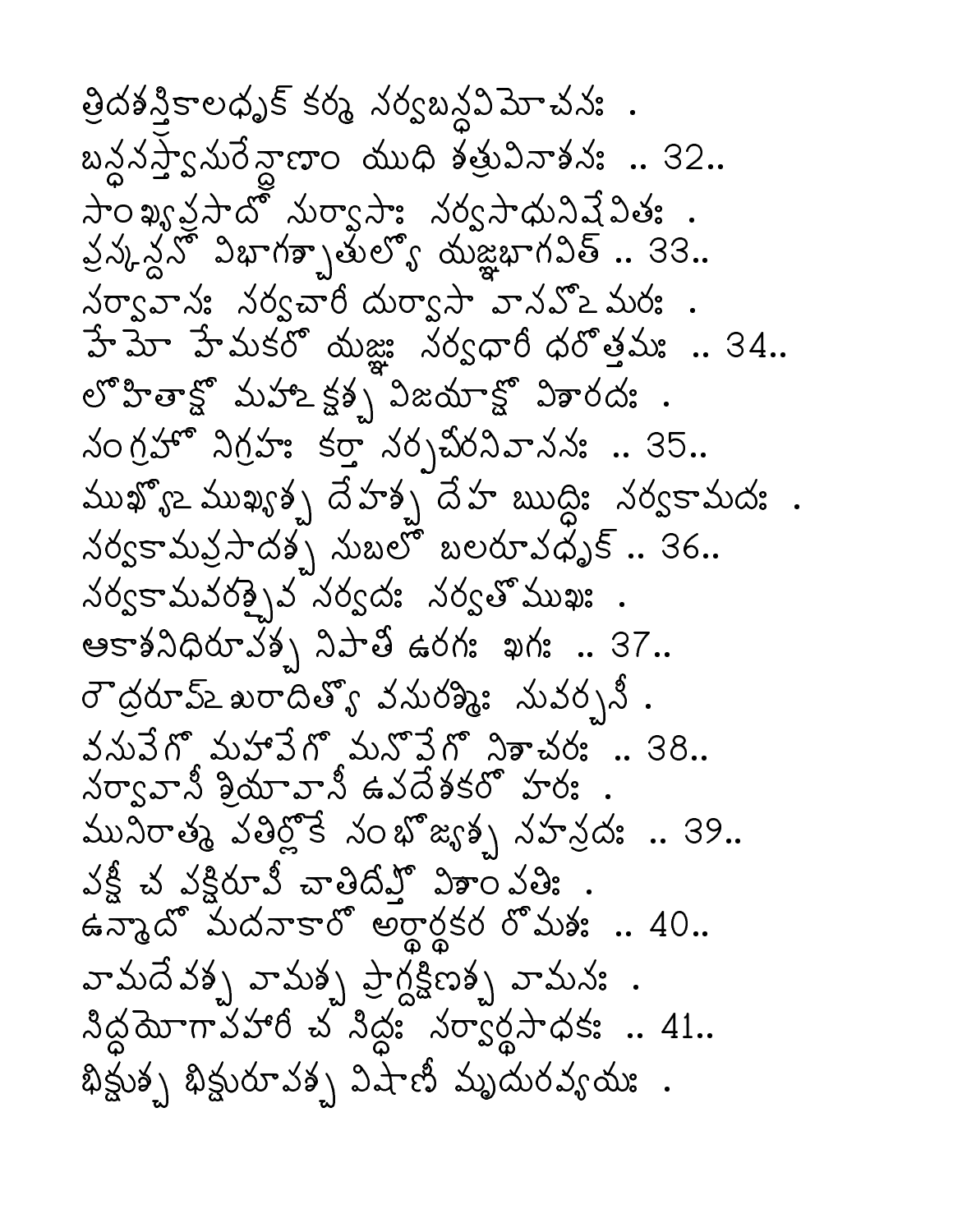మహానెన్ విశాఖశ్చ వ్యభాగ్ గవాం వతి: .. 42.. వజ్రహన్త్భ విష్కం భీ చమూన్తం భనైన చ. ఋతురృతు కర: కాలో మధుర్మధుకరోఽచల: .. 43.. వాననృత్య వాజసేన్ నిత్యమాశ్రమవూజితః బ్రహ్మచారీ లొకచారీ నర్వచారీ నుచారవిత్ .. 44.. ఈశాన ఈశ్వర: కాలో నిశాచారీ వినాకధృక్. నిమిత్తన్లో నిమిత్తం చ నన్లిర్న స్థికరో హరిః .. 45.. నన్లిక్వరశ్చ నన్లో చన్ల ను స్టానర్గని . భగిస్విక్షిప్తా చెక్లో బ్రాశ్రీదాం నర: .. 46.. చతుర్ముఖో మహాలింగశ్చారులింగన్తథైవ చ . లింగాధ్యక్ష: మరాధ్యక్ష్ లొకాధ్యక్ష్ యుగావహా .. 47.. బీజాధ్యక్షో బీజకర్తా2 ధ్యాత్మానుగతో బలః ఇతిహాన కరః కల్`, గౌతమోఽథ జలే శ్వరః .. 48.. దంభో హ్యదంభో వైదంభో వైశ్యో వశ్యకర: కవి: . లోక కర్తా వఖ వతిర్మహాకర్తా మహాౌషధి: .. 49.. అక్షరం వరమం బ్రహ్మ బలవాన్ శక్ర వ చవ  $\mathfrak{J} \partial \mathfrak{S}$ g  $\mathfrak{S} \partial \mathfrak{S}$  agr $\mathfrak{S}$  agr $\mathfrak{S}$  agr $\mathfrak{S}$  agr $\mathfrak{S}$  agr $\mathfrak{S}$  agric  $\mathfrak{S}$  .  $\mathfrak{S}$ బహచ్ాాన: స్వవన్ దర్చణ్~ థ త్యమిత్రజిత్ .  $3$ దకార: నూత్రకారో విద్యాన్ నమరమర్ధన: .. 51.. మహా పేు ఘనివానీ చ మహా ఘోరో వశీకర్య అగ్నిజ్వాలో మహాజ్వాలో అతిధూమో హతో హవి: .. 52.. వృషణ: శంకరో నిత్య వర్సశ్వ ధూమకేతన: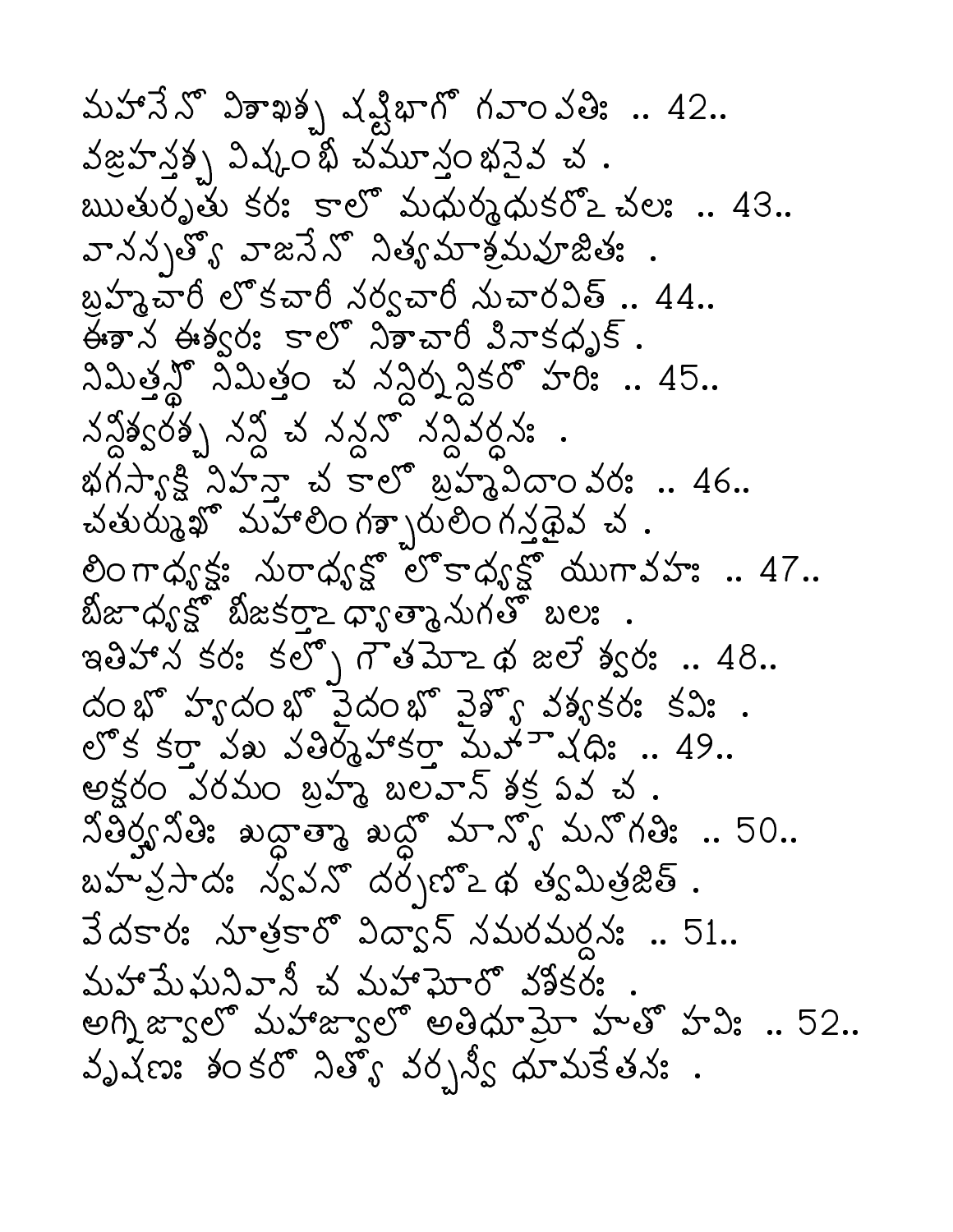నిలన్తథా 20 గలుబ్దక్న శ్రీశన్ల నిరవగ్రహ .. 53.. న్వన్లైద: న్వస్త్రిభావశ్చ భాగీ భాగకర్ లఘు: . ఉత్పంగశ్న మహాంగశ్న మహాగర్భ: వరో యువా .. 54.. కృష్ణవర్ల: నువర్లత్పేన్లియ: నర్వదేహినామ్. మహాపాదో మహాహన్లో మహాకాయో మహాయశాః .. 55.. మహామూర్దా మహామాత్తో మహానేత్తో దిగాలయః. మహాదన్తో మహాకర్లో మహామేథో మహాహనుః.. 56.. మహానాన్ మహాకం బుర్మహాగ్రవ: శ్మశానధృక్. మహావక్షా మహొరన్కో అన్తరాత్మా మృగాలయః.. 57.. లంబన్ లంబిత్వశ్న మహామాయః వెయోనిధి:. మహాదన్తో మహాదం శ్రీ మహాజిహ్యో మహాముఖః .. 58.. మహానఖొ మహారొమా మహాకేశొ మహాజటః . అనవత్స్: వ్రసాదశ్చ వ్రత్య సాధి సాధన: .. 59.. న్నేహన్2 న్నేహనక్సైవాజితక్స మహాముని: . వృక్షాకారో వృక్ష కేతురనలో వాయువాహన: .. 60.. మణైలీ పేురుధామా చ దేవదానవదర్శహా . అథర్వశీర్షః సామాన్య ఋక్నహస్రామితేక్షణః .. 61.. యజు: హేద భుజో గుహ్య: వ్రకాశో జంగమన్తథా. అమోఘార్ణ: వ్రసాదశ్చాభిగమ్యః నుదర్శనః .. 62.. ఉవహారవ్రియేః శర్య: కనక: కాఞ్చన: న్థిర: . నాభిర్న స్థికరో భావ్యః వుష్కరన్థవతిః న్థీరః .. 63..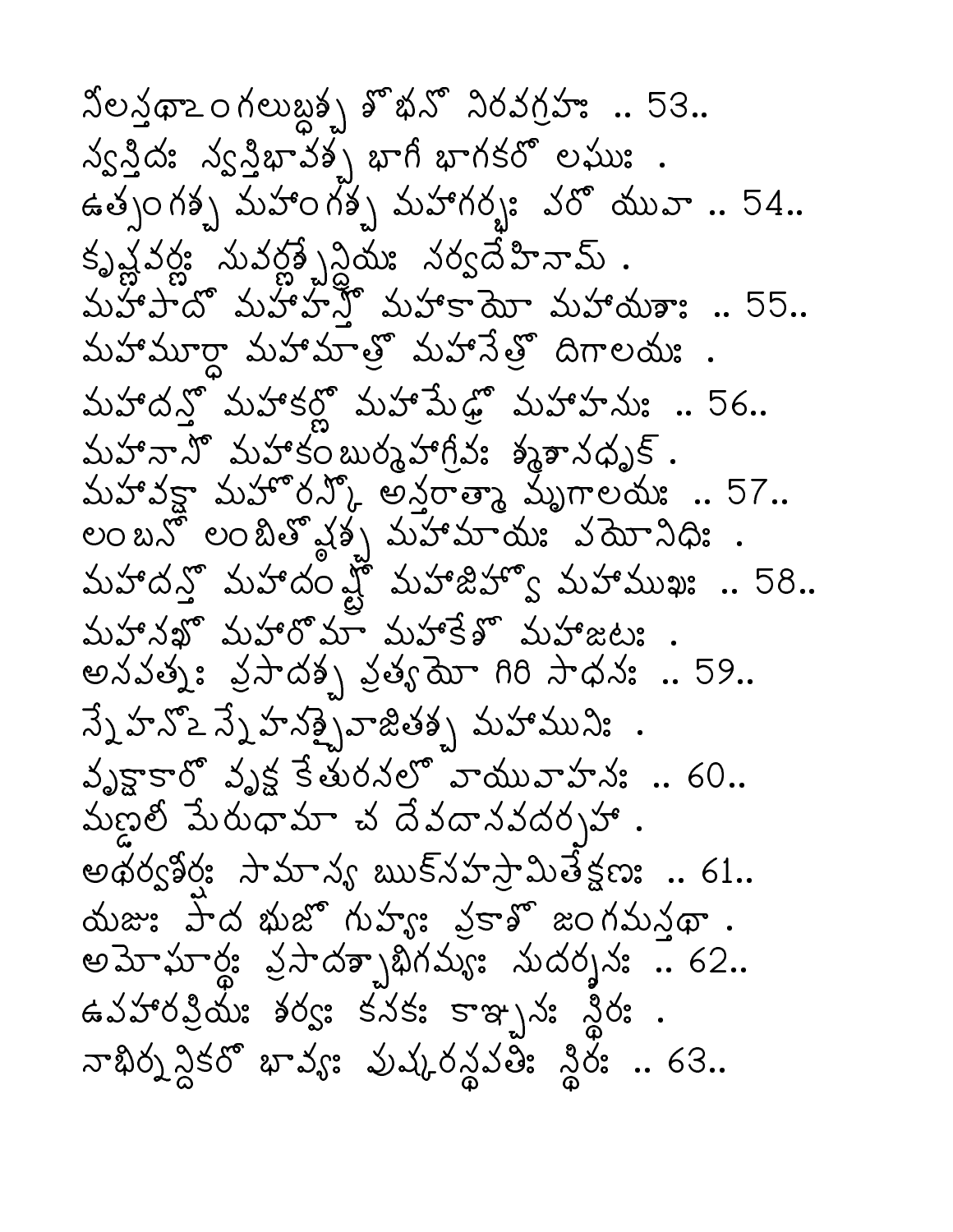ద్వాదశస్తాననశ్చాద్యో యజ్ఞో యజ్ఞనమాహితః .  $\lambda$ క్తం కలెక్న కాలక్న మకర: కాలవూజిత: .. 64..  $\lambda$ ที่ยังกับ สาของ สังครับ สายอะ. భవ్మశాయీ భవ్మగో ప్తా భవ్మభూతన్తరుర్గణః .. 65.. అగణక్సైవ లో వశ్చ మహాఽఒ తా వర్వవూజితఃు. <u> శం కున్తి</u>శం కుః నం వన్నః బచిర్భూతనివే వితః .. 66.. ఆశ్రమన్లో కవ్తన్లో విశ్వకర్మావతిర్వరః. కాఖ్ ఏకాఖస్తా మ్హో హ్యముజాల: నునిక్చమ: .. 67..  $s30°$ 2 $s30$ :  $\arctan 20°$   $\arctan 20°$   $\arctan 20°$ గన్లలో హూదితిస్తా: నువిజ్ఞే య: నుసారథి: .. 68.. వరశ్వధాయుధో దేవార్థ కారీ నుబాన్లవు: . తుంబవిణీ మహాకో హిర్యరేతా జలే శయ: .. 69.. ఉగ్ర వంశకరో వం శోవంశనాదో హృనిన్లు . నర్వాం గరూ హ్ మాయావి నుహృదో హ్యానిలో≥ నలః .. 70.. బన్దనొ బన్దకర్తా చ నుబన్దనవిమోచనః నమజ్ఞారి: నకామారి: మహాదం న్లో మహాఽఽయుధ: .. 71.. బాహచ్వనిన్లక: శర్య: శంకర: శంకర్ౖాధన: . అమరేశో మహాదేవో విశ్వదేవః నురారిహా .. 72.. అహిర్బుధ్నో నిరృతిశ్చ చేకితాన్ హరిన్తథా. అజై కపాచ్చ కాపాలి త్రిశం కురజిత: శివ: .. 73..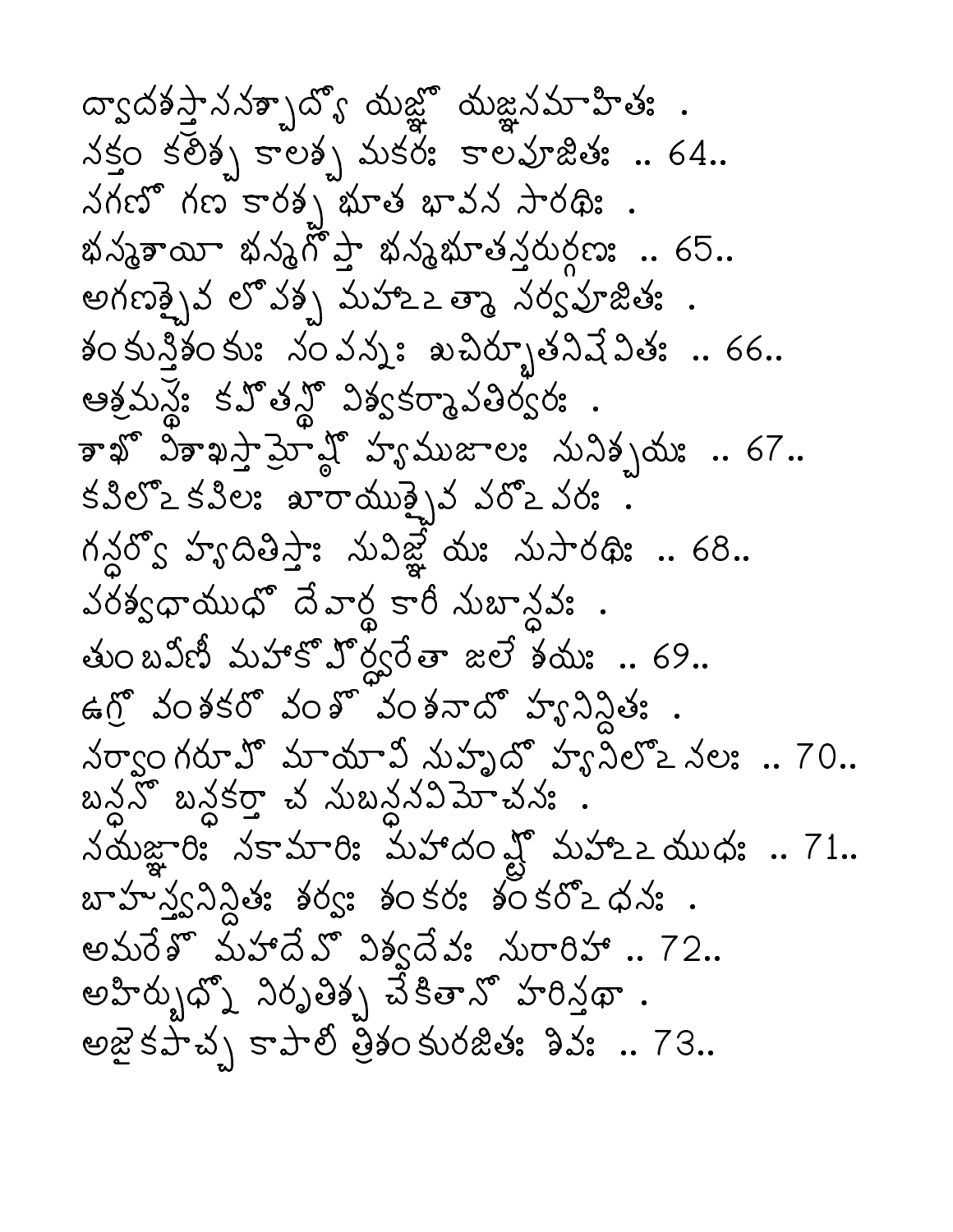ధన్వన్లర్లూమకేతుః న్కన్డ్ వైశ్రవణన్తథా. ధాతా శక్రశ్చ విష్ణుశ్చ మిత్ర వ్యక్షా ధ్రువొ ధరః .. 74.. వ్రఖావ: నర్వగో వాయురర్యమా నవితా రవి: . ఉదగ్రకృ విధాతా చ మాన్లా భూత భావనః .. 75.. రతితీర్లక్న వాగ్మీ చ నర్వకామగుణావహః . వద్మగర్భ మహాగరృశ్చన్నక్తో మనోరమః .. 76.. బలవాం శ్ృవశాన్ను ప్రాణం పుణ్య జుల్బారీ. కురుకరా కాలరూవీ కురుభూతో మహేశ్వర: .. 77..  $\pi$   $\frac{1}{2}$   $\pi$   $\frac{1}{2}$   $\pi$   $\frac{1}{2}$   $\pi$   $\frac{1}{2}$   $\pi$   $\frac{1}{2}$   $\pi$   $\frac{1}{2}$   $\pi$   $\frac{1}{2}$   $\pi$   $\frac{1}{2}$   $\pi$   $\frac{1}{2}$   $\pi$   $\frac{1}{2}$   $\pi$   $\frac{1}{2}$   $\pi$   $\frac{1}{2}$   $\pi$   $\frac{1}{2}$   $\pi$   $\frac{1}{2}$   $\pi$   $\frac{1}{$ దేవదేవ: ముఖ్ఒనక: నదనత్ నర్వరత్న విత్.. 78.. కెలాన శిఖరావానీ హిమవద్ గిరినంశ్రమః కూలహారీ కూలకరాౖ బహువిద్యో బహువ్రుః .. 79.. వణిజో వర్ధనో వృక్ష్ నకులకృశ్వశృదః. సారగ్రివొ మహాజత్రు రలొలక్న మహా షధ: .. 80.. నిద్దార్థకారీ నిద్దార్థ్బన్లో వ్యాకరణ్ త్తరః.  $30$  హనాదః నింహదం న్హః నింహగః నింహనాహనః .. 81.. ที่ยามอริ หมองครั้ง อารุริมอุที่จะ. సారంగో నవచక్రాంగ: కేతుమాలో నభావన: .. 82.. భూతాల యో భూతవతిరహోరాత్రమనిన్దితః.. 83.. వాహితా నర్వభూతానా౦ నిలయశ్చ విభుర్భవః అమోఘ: నందుతో హూశ్వ భోజన: ప్రాధారణ: .. 84..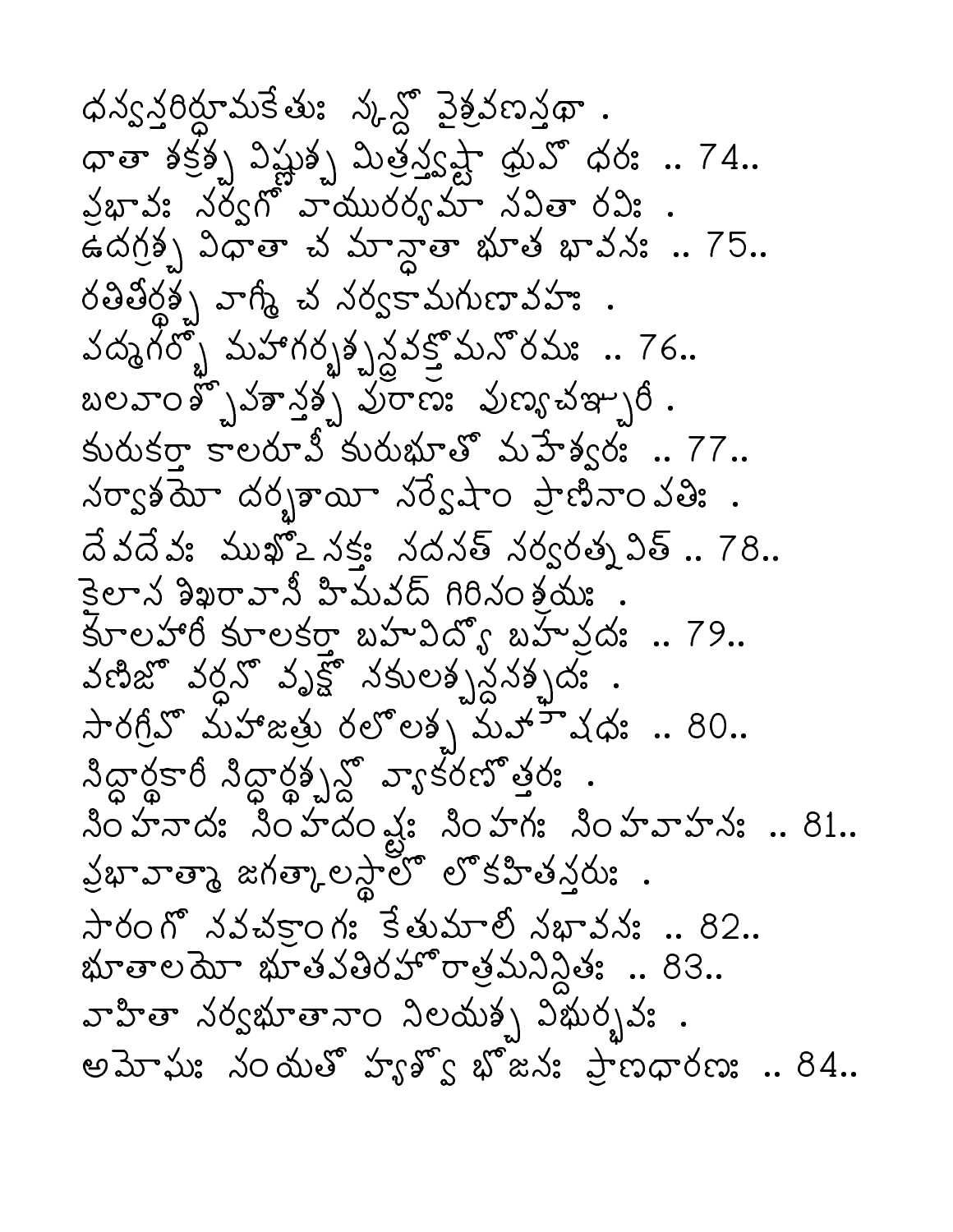ధృతిమాన్ మతిమాన్ దక్షః నత్మ, తక్స యుగాధివః . గో పాలిర్గో వతిర్వా గో చర్మవనన్ హరః .. 85.. వ్రతిష్ణాయీ మహాహర్తో జితకామో జితేన్లియః .. 86.. గాన్దారశ్చ మరాలశ్చ తవ: కర్మ రతిర్ధమ: .  $\Delta$ పోగీతో మహానృత్త హృవృరోగణనేవితః.. 87.. మహాకే తుర్ధనుర్ధాతుర్నైక సానుచరశ్చలః ఆవేదనియ ఆవేశ: నర్వగన్దనుఖావహ: .. 88.. తోరణసారణో వాయు: వరిధావతి చెకత: నం మోగో వర్ధనో వృద్ధో మహావృద్ధో గణాధివః .. 89..  $\lambda$ త్యాత్మనహాయశ్చ దేవానురవతి: వతి:.  $\frac{1}{2}$   $\frac{1}{2}$   $\frac{1}{2}$   $\frac{1}{2}$   $\frac{1}{2}$   $\frac{1}{2}$   $\frac{1}{2}$   $\frac{1}{2}$   $\frac{1}{2}$   $\frac{1}{2}$   $\frac{1}{2}$   $\frac{1}{2}$   $\frac{1}{2}$   $\frac{1}{2}$   $\frac{1}{2}$   $\frac{1}{2}$   $\frac{1}{2}$   $\frac{1}{2}$   $\frac{1}{2}$   $\frac{1}{2}$   $\frac{1}{2}$   $\frac{1}{2}$  ఆషాఢశ్న నుషాడశ్న ధున్ హరి హణో హరః. వవురావర్తమానేభ్యొ వనుశ్రేష్ణో మహావథః .. 91.. శిరోహారీ విమర్శక్న నర్వలక్షణ భూషితః . అక్షశ్చ రథ మోగీ చ నర్వమోగీ మహాబలః .. 92.. నమామ్నా యోఒ నమామ్నా యన్తీర్ధదే వొ మహారథః . నిర్లీన్ జీవన్ మన్య ఖభాక్ట్లో బహకర్కుశ్ .. 93.. రత్న వ్రభూతో రక్తాంగో మహాఽర్లవనిపానవిత్ . మూలో విశాలో హూమృతో వూక్తావూకన్ని నిధి: .. 94..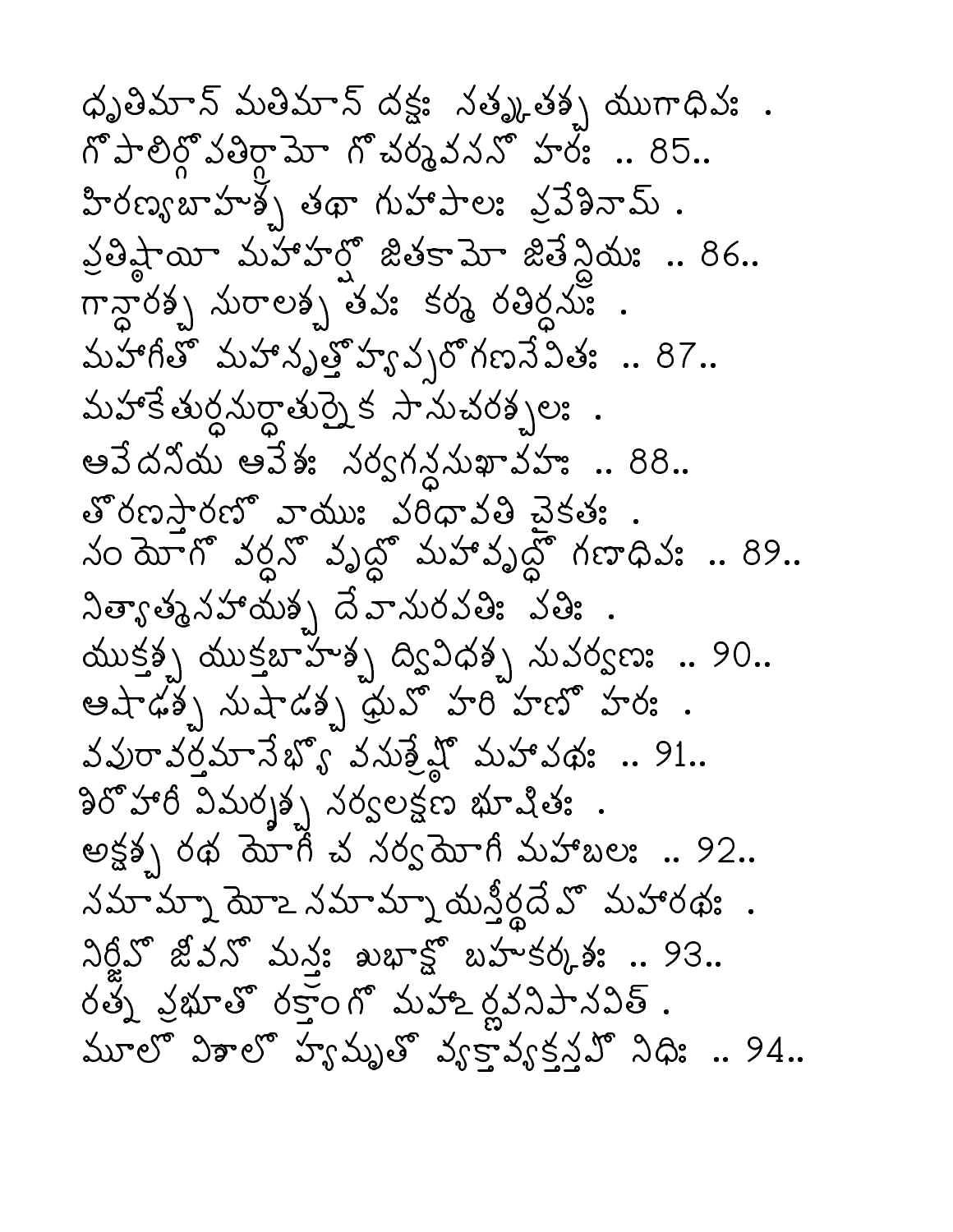ఆరోహణో నిరోహశ్చ శలహారీ మహాతపాః.  $3\pi$ కల్ని మహాకల్ని యుగాయుగ కర్ హరి: .. 95.. యుగరూ హ్ మహారూ హ్ వవన్ గహన్ నగః . న్యాయ నిర్వావణ: పాద: వణితో హూచలో వమ: .. 96.. బహచూలో మహామాలః నుమాలో బహలోచనః . విస్తారో లవణ: కూవ: కునుమ: నవలోదయ: .. 97..  $3.348$ ో వృషభాంకాంగో మణి బిల్యో జటాధర:. ఇమ్లరికైనర్యః నుముఖః నురః నర్యాయుధః నహః .. 98.. నివేదన: నుధాజాత: నుగన్లారో మహాధను: .  $A \times S$   $\rightarrow$  99.. మన్లైన్ బహల్లో బాహు: నకల: నర్వల్లో చన:. తరస్తాలి కరస్తాలి ఊర్ధ్య నంహననొ వహః .. 100.. భత్రం నుచ్చత్తో విఖ్యాత: నర్వల్లో కాశ్రమా మహాన్. ముల్లో విరూఎో వికృతో దట్టి ముల్లో వికుర్యణ: .. 101.. హర్యక్త: కకుభో వజ్లో దివజిహ్య: నహనపాత్.  $\Delta$ హన్రమూర్థా దేవేన్డం నర్వదే నేమయో గురు: .. 102.. నహన్రబాహు: నర్వాం గ: శరణ్య: నర్వలో కకృత్. వవిత్రం త్రిమధుర్మశ్త్రే: కనిష్ఠ: కృష్ణవింగల: .. 103.. బ్రహుదణవినిరాంతా శతఘ్న శతపాశధృక్. వద్మగర్భ మహాగర్భ బ్రామైగర్భ జలోదృవ: .. 104.. గభన్త్చిహ్మకృద్ బ్రహ్మ బ్రహ్మవిద్ బ్రాహ్మహ్<sup>థ</sup> గతి: .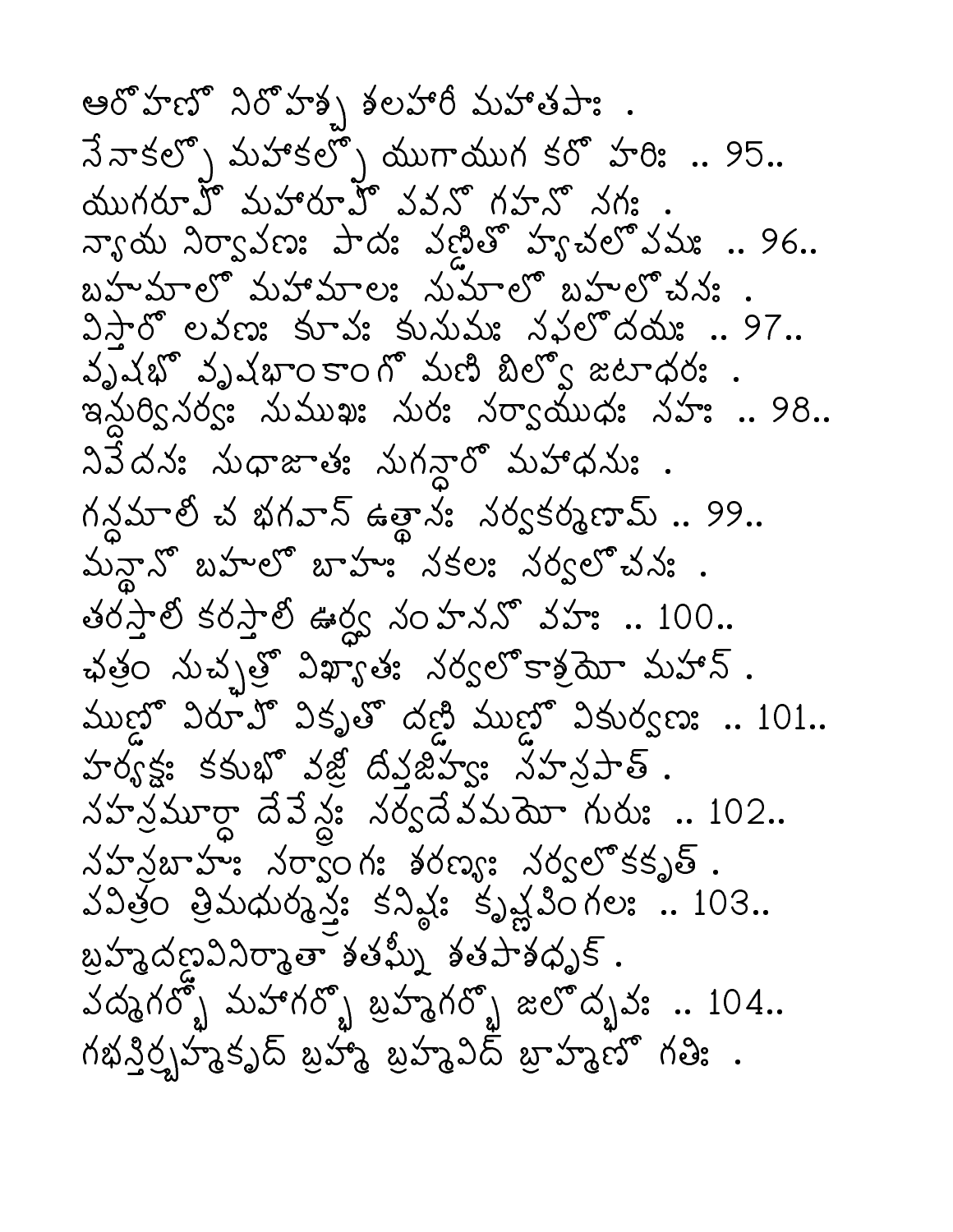అనన్తరూఎో నైకాత్మా తిగ్మతేజాః న్వయం భువః .. 105.. ఊర్దగాత్మా వేఖవతిర్వాతరం హా మనోజవః చన్ల వద్మమాలాఽగ్యః మరభ్యుత్తరణో నరః .. 106.. కర్ణకార మహాన్రగ్య నిలమౌలి: వినాకధృక్. ఉమావతిరుమాకాన్ల జాహృ విధృగుమాధవ: .. 107.. వరో వరాహో వరదో వరేశ: నుమహాన్వస: . మహానసాదో దమన: శత్రుహా శ్వేతవింగల: .. 108.. వ్రీతాత్మా వ్రయతాత్మా చ నం యతాత్మా వ్రధానధృక్ . నేర్యపార్మ్య నుతస్తా ధర్మసాధారణో వరః .. 109.. చరాచరాత్మా మాక్షాత్మా నువృష్ గో వృషేశ్వరః . సాధ్యర్థిర్వమరాదిత్యో వివస్వాన్ నవితాఽ మృత్య .. 110.. వా, న: నర్వన, నంక్షే ఏన్ల వర్య మా నదు:.  $\frac{1}{2}$ బుతు: నంవత్వ స్ మాన: వేక్ష: నంఖా నమావన: .. 111.. కలాకాష్ట్య మాత్ర ముహార్తో2 హా క్షపా: క్షణా: . విశ్వక్షేత్రం వ్రజాటీజం లింగమాద్యన్యనిన్థిత: .. 112.. నదనద్ వ్యక్తమవ్యకం వితా మాతా వితామహః న్వర్గద్వారం వ్రజాద్వారం మోక్షద్వారం త్రివిష్ణవమ్ .. 113.. నిర్వాణం హ్ణాదనం చైన బ్రహ్మలోకః వరాగతిః .  $\vec{\omega}$  వానురవినిర్మాతా దేవానురవరాయణ: .. 114.. దే వానురగురుర్తేవొ దేవానురనమన్మ, తః. దేవానురమహామాత్రో దేవానురగణాశ్రమ .. 115.. దే వానురగణాధ్యక్ష్తో దేవానురగణాగణీ: .